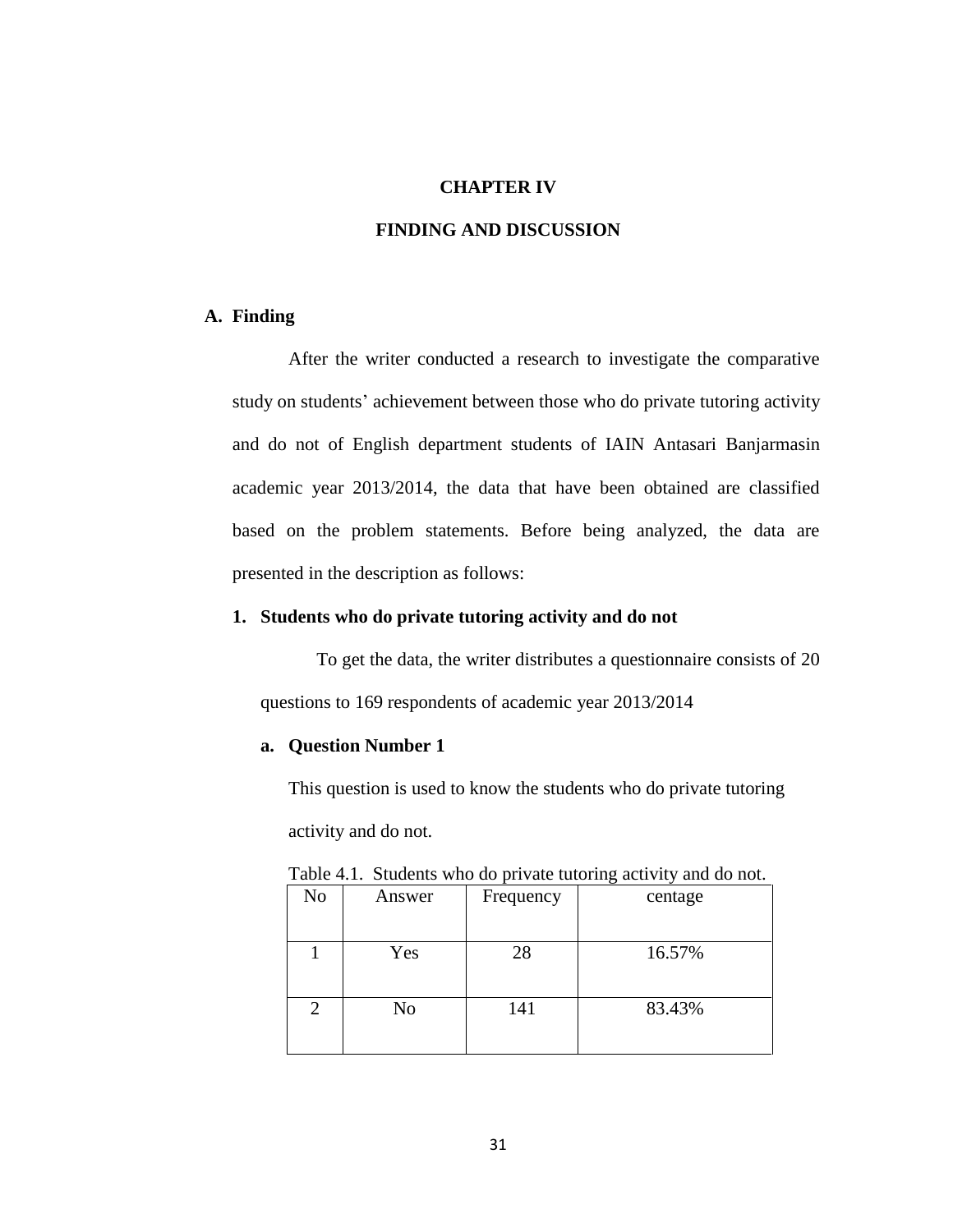| Total | 169 | 100% |
|-------|-----|------|
|       |     |      |

The table above indicates that 28 or 16.57% students do private tutoring activity. There are 141 or 83.43% students who do not private tutoring activity.

#### **b. Question Number 2**

This question is to know the students' effort to improve their academic achievement.

| N <sub>o</sub> | Answer        | Frequency | Percentage |
|----------------|---------------|-----------|------------|
| 1              | Α             | 106       | 75.17%     |
| $\overline{2}$ | B             | 23        | 16.31%     |
| 3              | $\mathcal{C}$ | 12        | 8.51%      |
| Total          |               | 141       | 100%       |

Table 4.2. Students' effort to improve their academic achievement

The table above shows that 75.17% or 106 of students who learn by themselves, 16.31% or 23 students who learn together or group study and only 12 students answer C join private with 12 students or 8.51%.

#### **c. Question Number 3**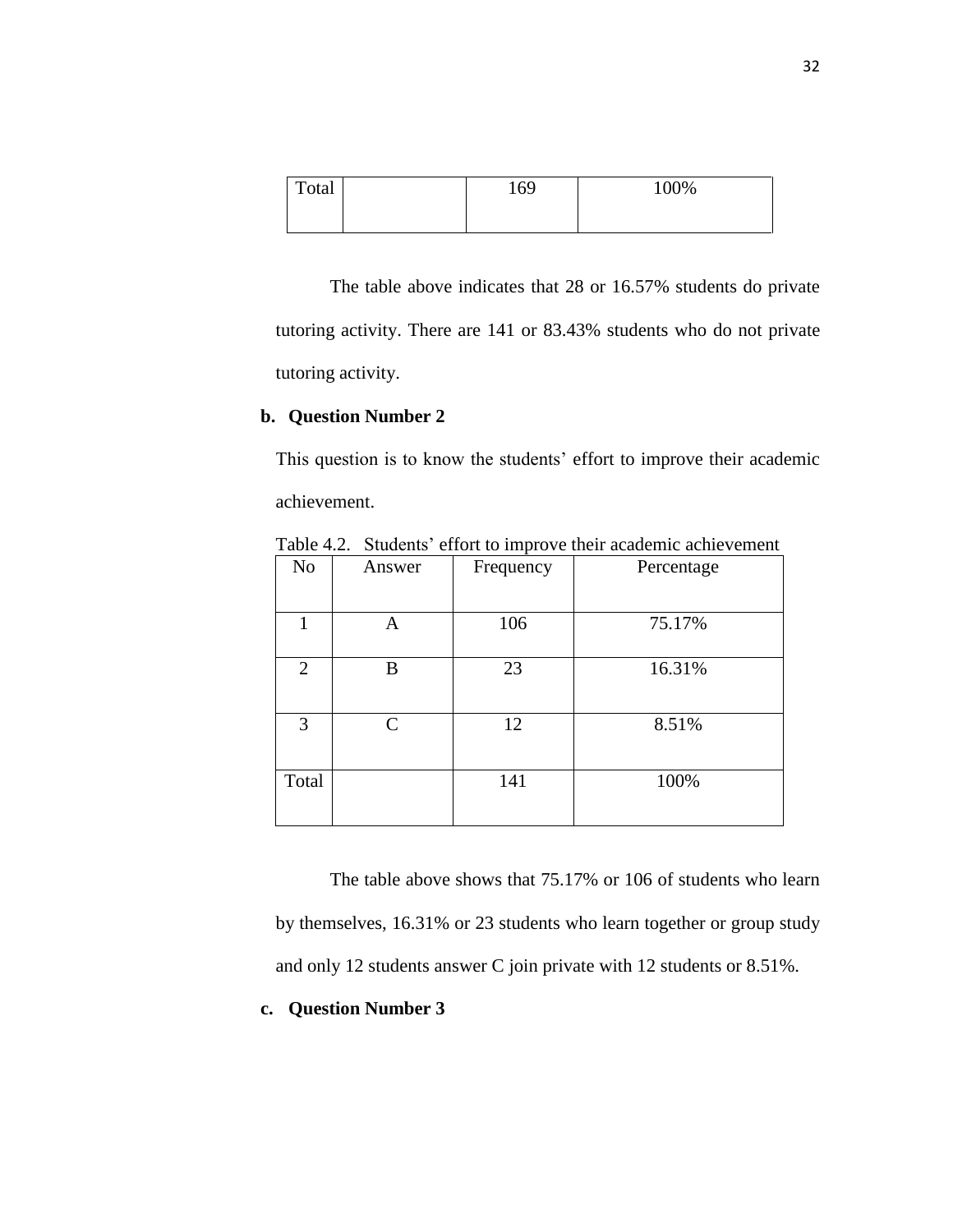This question is to know how long the students do private tutoring activity

| No             | Answer       | Frequency | Percentage |
|----------------|--------------|-----------|------------|
|                |              |           |            |
| 1              | Α            | 9         | 32.14%     |
|                |              |           |            |
| $\overline{2}$ | B            | 11        | 39.28%     |
|                |              |           |            |
| 3              | $\mathsf{C}$ | 8         | 28.58%     |
|                |              |           |            |
| Total          |              | 28        | 100%       |
|                |              |           |            |

Table 4.3. How long the students do private tutoring activity.

The table above shows that 32.14% or 9 of students answer A more than two semester do private tutoring activity, 39.28% or 11 students do private tutoring in two semester and 11 students or 28.58% answer C in one semester.

# **d. Question 4**

This question is to know what level that take is.

| No             | Answer    | Frequency | Percentage |
|----------------|-----------|-----------|------------|
|                |           |           | 25.00%     |
| $\overline{2}$ | B         | 10        | 35.72%     |
| 3              | $\subset$ |           | 39.28%     |

Table 4.4. What level that take is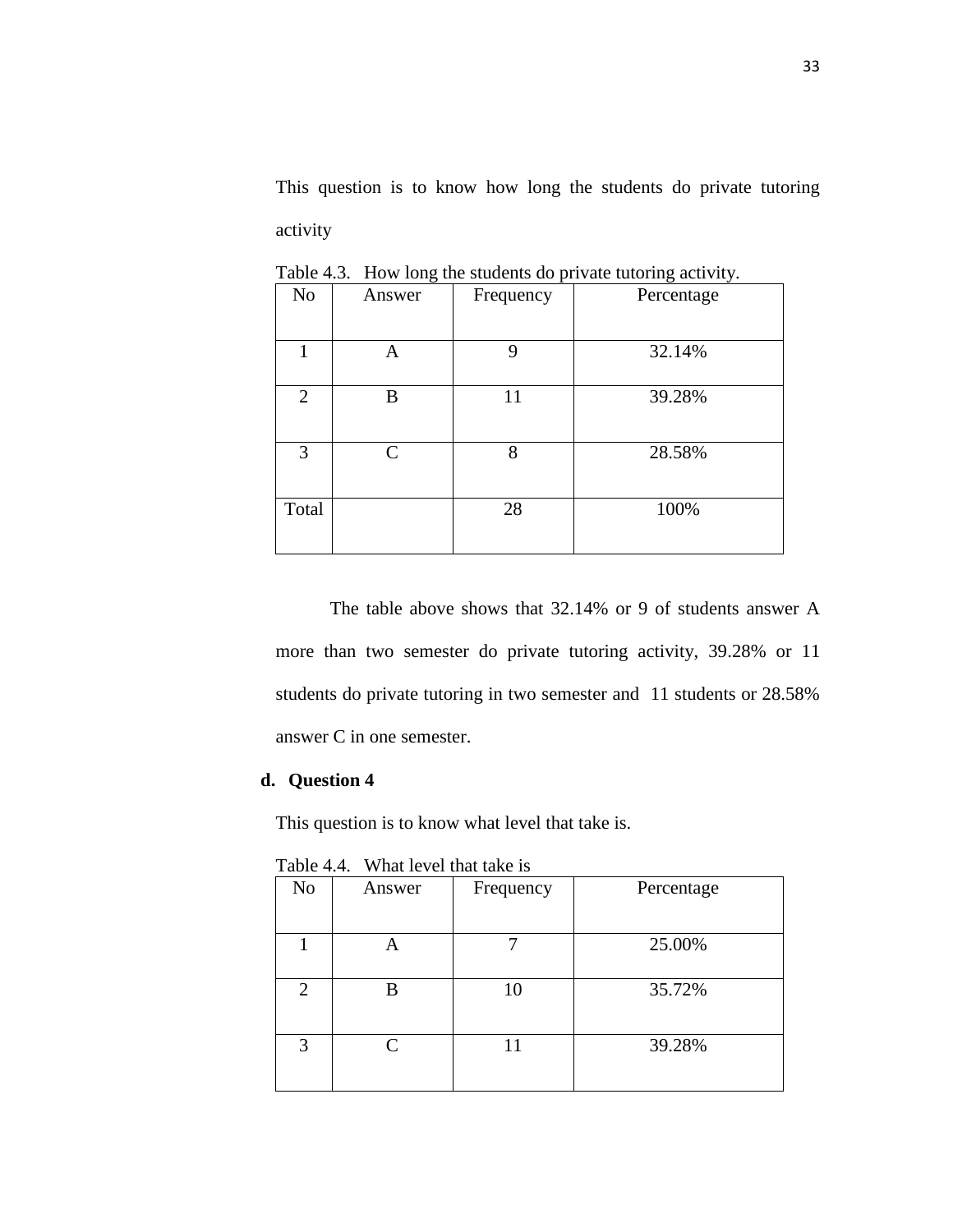| Total | ററ<br>∠∪ | 100% |
|-------|----------|------|
|       |          |      |

The table above shows that 25.00% or 7 of students do private tutoring activity in level senior high school, 35.72% or 10 students in level junior high school and 11 or 39.28% students do private tutoring in level elementary school.

#### **e. Question 5**

This question is to know the kind of teaching way in private tutoring activity.

| N <sub>o</sub> | Answer       | Frequency | Percentage |
|----------------|--------------|-----------|------------|
| 1              | A            | 7         | 25.00%     |
| $\overline{2}$ | B            | 14        | 50.00%     |
| 3              | $\mathsf{C}$ | 7         | 25.00%     |
| Total          |              | 28        | 100%       |

Table 4.5. The kind of teaching way in private tutoring activity

The table above shows that 25.00% or 7 of students do private tutoring activity in explain all of the material, 25.00% or 14 answer B by explaining the material that was not understood and 7 students do private tutoring activity just helping in doing homework.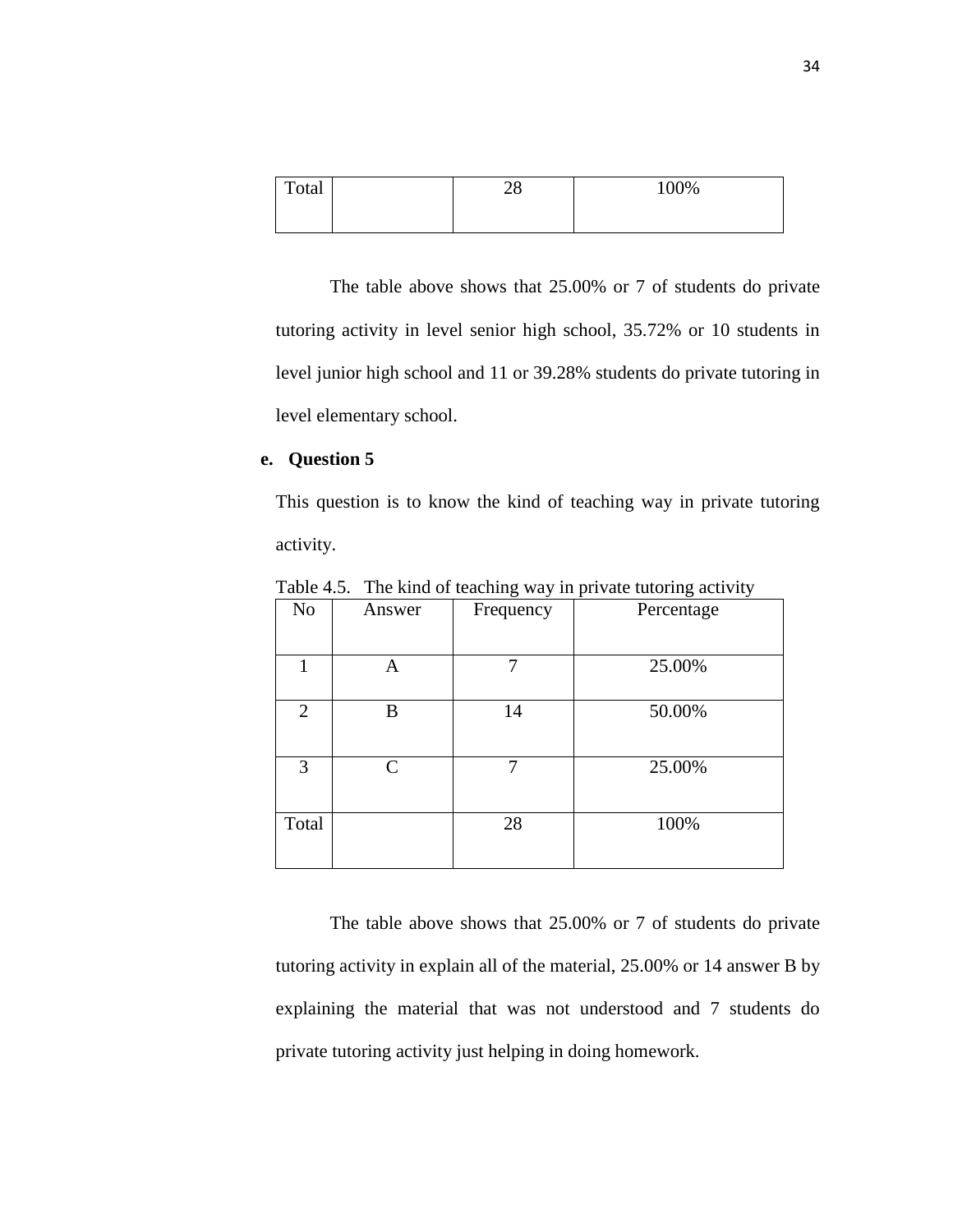# **f. Question 6**

This question is to know what the guide in teaching private tutoring is.

| No             | Answer       | Frequency | Percentage |
|----------------|--------------|-----------|------------|
| 1              | A            |           | 00.00%     |
| $\overline{2}$ | B            | 16        | 57.14%     |
| 3              | $\mathsf{C}$ | 12        | 46.86%     |
| Total          |              | 28        | 100%       |

Table 4.6. What the guide in teaching private tutoring is

The table above shows that 00.00% or no student in teaching private tutoring by the guide in resume book, 57.14% or 16 answer B by the guide in school book and 12 students or 46.86% used general book in teaching private tutoring.

## **g. Question 7**

This question is to know how many times in teaching private tutoring activity.

| No | Answer | Frequency | Percentage |
|----|--------|-----------|------------|
|    |        |           | 10.72%     |
|    |        |           |            |
| 2  |        | 16        | 57.14%     |
|    |        |           |            |

Table 4.7. How many times in teaching private tutoring activity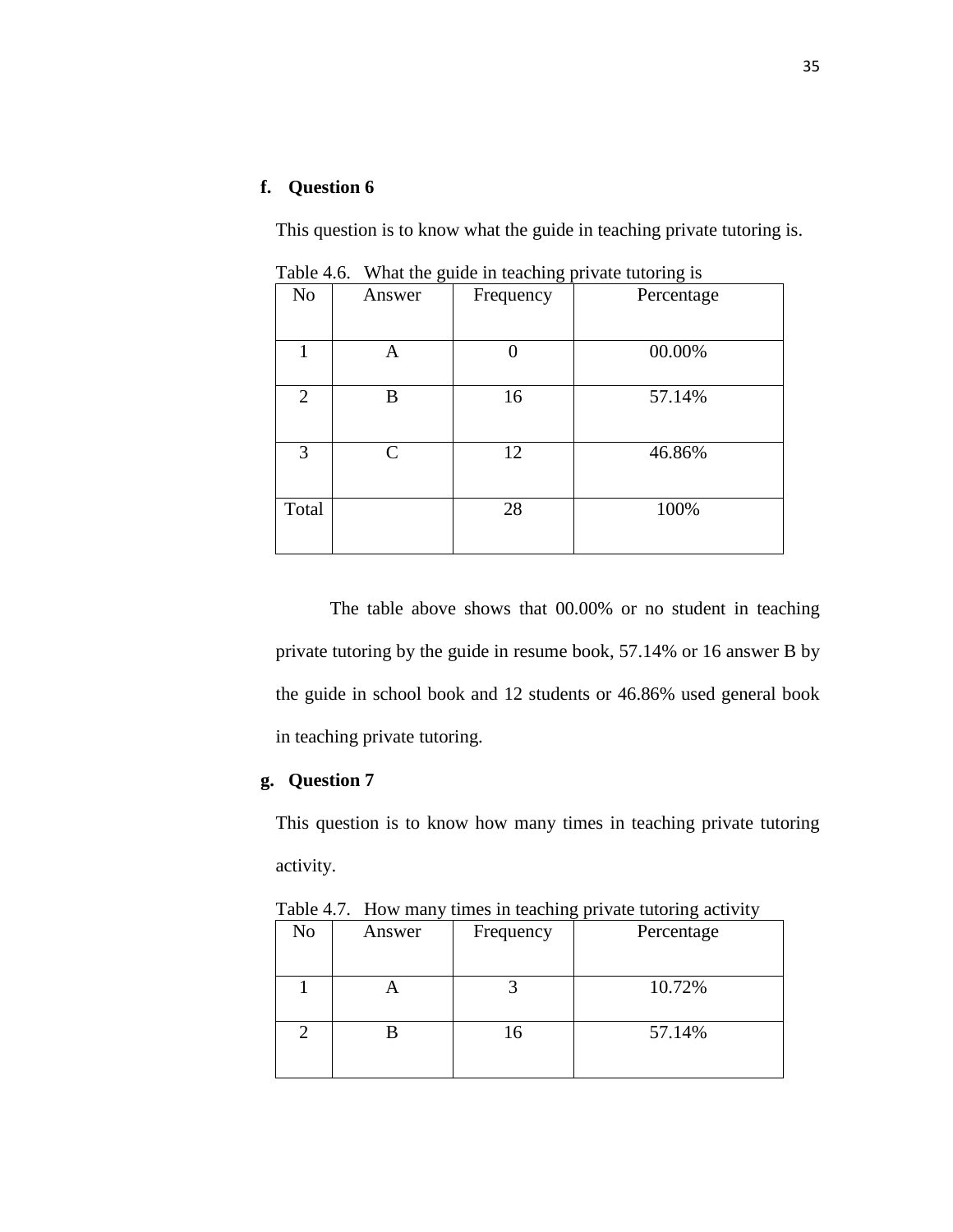|       |    | 32.14% |
|-------|----|--------|
| Total | 28 | 100%   |

The table above shows that 10.72% or 3 students answer A more than three times, 57.14% or 16 answer B two or three times in teaching tutoring activity and 9 students or 32.14% do private tutoring activity in one or two times.

# **h. Question 8**

This question is to know how many times that spent in every meeting are.

| N <sub>o</sub> | Answer | . <b>.</b> .<br>Frequency | ╯<br>$\circ$<br>$\sim$ $\sim$<br>Percentage |
|----------------|--------|---------------------------|---------------------------------------------|
|                |        |                           |                                             |
| 1              | A      | 15                        | 53.58%                                      |
|                |        |                           |                                             |
| $\overline{2}$ | B      | 13                        | 46.42%                                      |
|                |        |                           |                                             |
| 3              | C      | 0                         | 00.00%                                      |
|                |        |                           |                                             |
| Total          |        | 28                        | 100%                                        |
|                |        |                           |                                             |

Table 4.8. How many times that spent in every meeting are

The table above shows that 00.00% or no student in teaching private tutoring answer C, 53.58% or 15 students answer A more than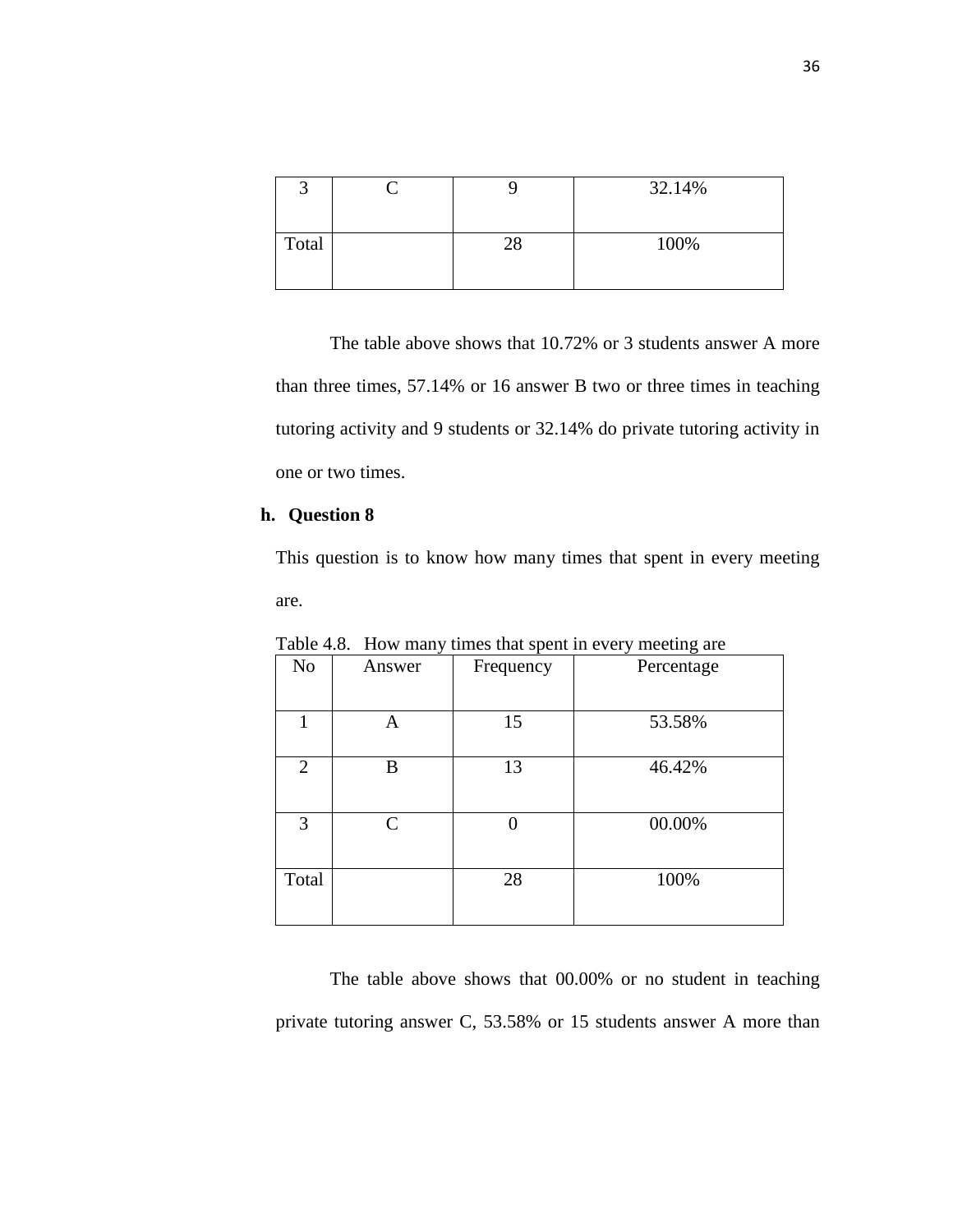one hour in teaching private tutoring activity and 13 students or 46.42% do private tutoring one hour in every meeting.

# **i. Question 9**

This question is to know does private tutoring activity disturb your lecture.

| No             | Answer       | Frequency | Percentage |
|----------------|--------------|-----------|------------|
| 1              | Α            |           | 00.00%     |
| $\overline{2}$ | B            | 5         | 17.86%     |
| 3              | $\mathsf{C}$ | 23        | 82.14%     |
| Total          |              | 28        | 100%       |

Table 4.9. Does private tutoring activity disturb your lecture

The table above shows that 00.00% or no student answer A disturbed, 17.86% or 5 students answer B a little bit disturbed and 23 students or 82.14% answer C not disturbed between teaching private tutoring activity and students' lecture.

# **j. Question 10**

This question is to know does private tutoring activity give negative in academic achievement.

Table 4.10. Does private tutoring activity give negative in academic achievement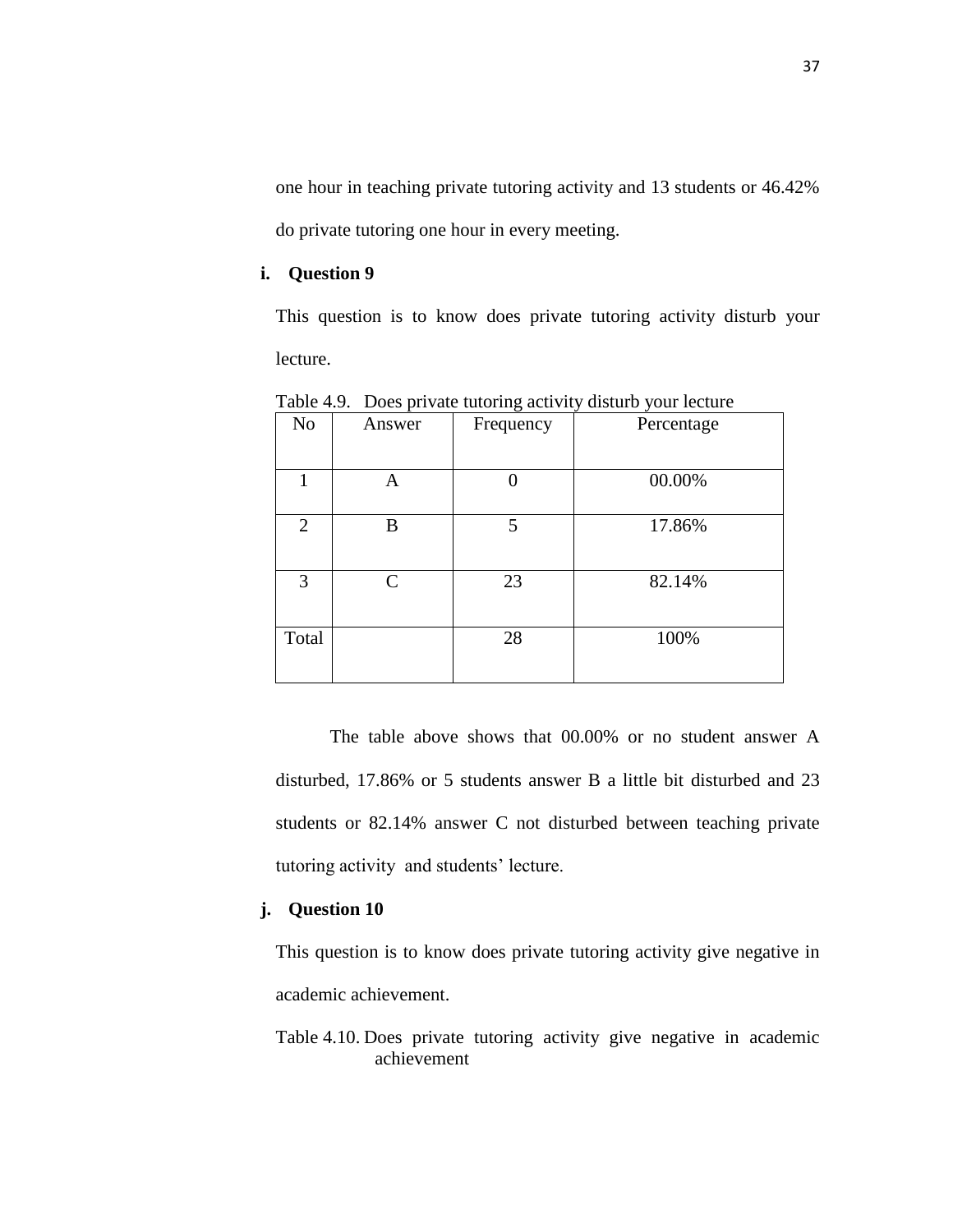| N <sub>o</sub> | Answer        | Frequency | Percentage |
|----------------|---------------|-----------|------------|
|                |               |           |            |
| 1              | A             | 2         | 7.14%      |
|                |               |           |            |
| $\overline{2}$ | B             | 26        | 92.86%     |
|                |               |           |            |
| 3              | $\mathcal{C}$ |           | 00.00%     |
|                |               |           |            |
| Total          |               | 28        | 100%       |
|                |               |           |            |

The table above shows that 2 students answer A answer Yes give negative, 92.86% or 26 students answer B sometime gives negative and no one student answer C no gives negative in academic achievement.

# **k. Question 11**

This question is to know does private tutoring activity give benefit in academic achievement.

Table 4.11. Does private tutoring activity give benefit in academic achievement

| No             | Answer | Frequency         | Percentage |
|----------------|--------|-------------------|------------|
| 1              | Α      | 27                | 96.43%     |
| $\overline{2}$ | B      |                   | 3.57%      |
| 3              | C      | $\mathbf{\Omega}$ | 00.00%     |
| Total          |        | 28                | 100%       |
|                |        |                   |            |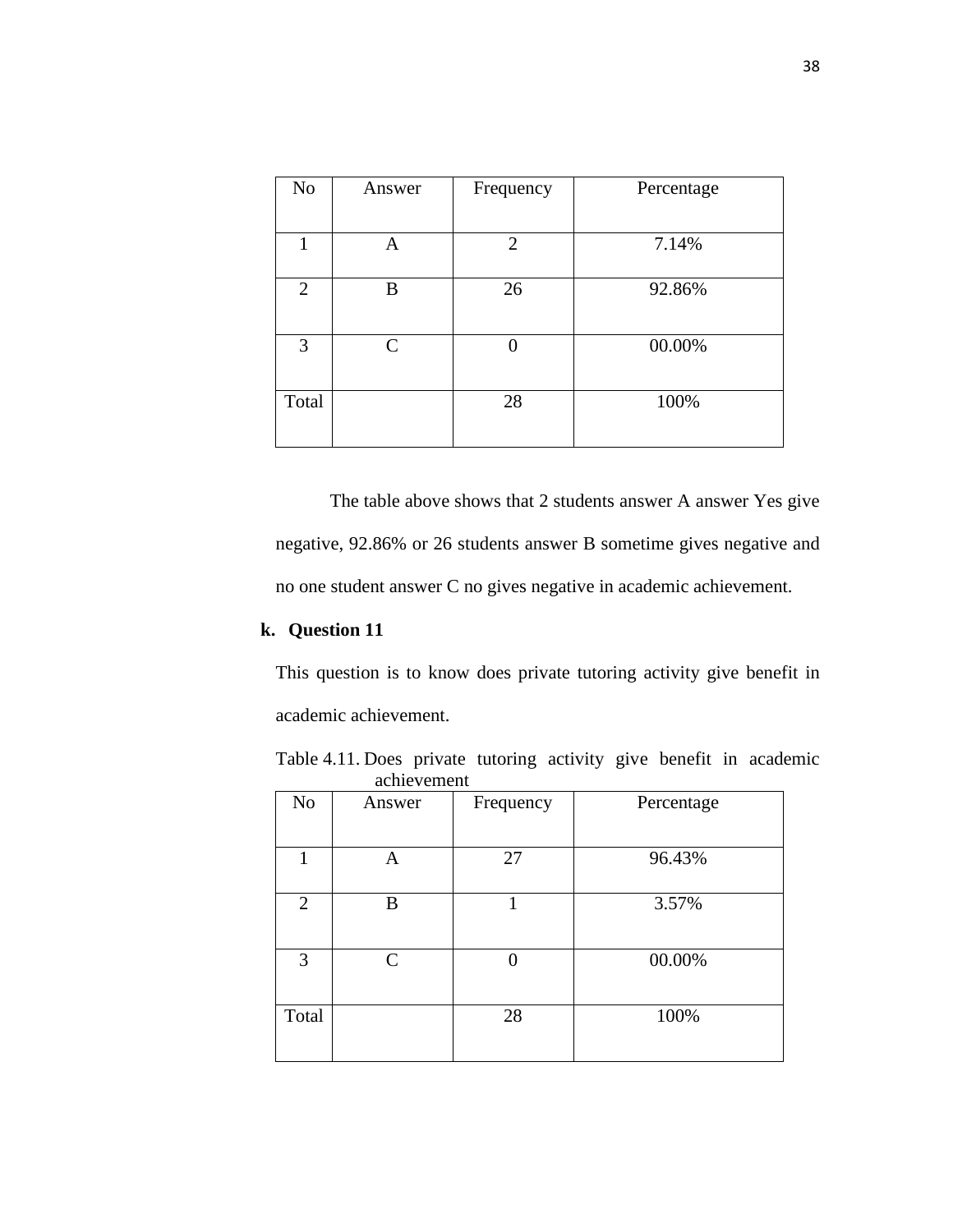The table above shows that 27 students or 96.43% answer A answer yes gives benefit in academic achievement, 3.57% or 1 students answer B sometime gives benefit and no one student answer C no gives benefit.

# **l. Question 12**

This question is to know by the private tutoring activity to help in lecture learning activity

Table 4.12. By the private tutoring activity to help in lecture learning activity

| $u_{\rm{cut}}$ , $u_{\rm{t}}$ |              |           |            |  |
|-------------------------------|--------------|-----------|------------|--|
| No                            | Answer       | Frequency | Percentage |  |
| 1                             | A            | 20        | 71.43%     |  |
| $\overline{2}$                | B            |           | 25.00%     |  |
| 3                             | $\mathsf{C}$ | 1         | 3.57%      |  |
| Total                         |              | 28        | 100%       |  |

The table above shows that 20 students or 71.43% answer A helping in lecture learning activity, 25.00% or 7 students answer B a little bit helping and one student answer C.

#### **m. Question 13**

This question is to know does private tutoring activity increase students' experiences in the college material.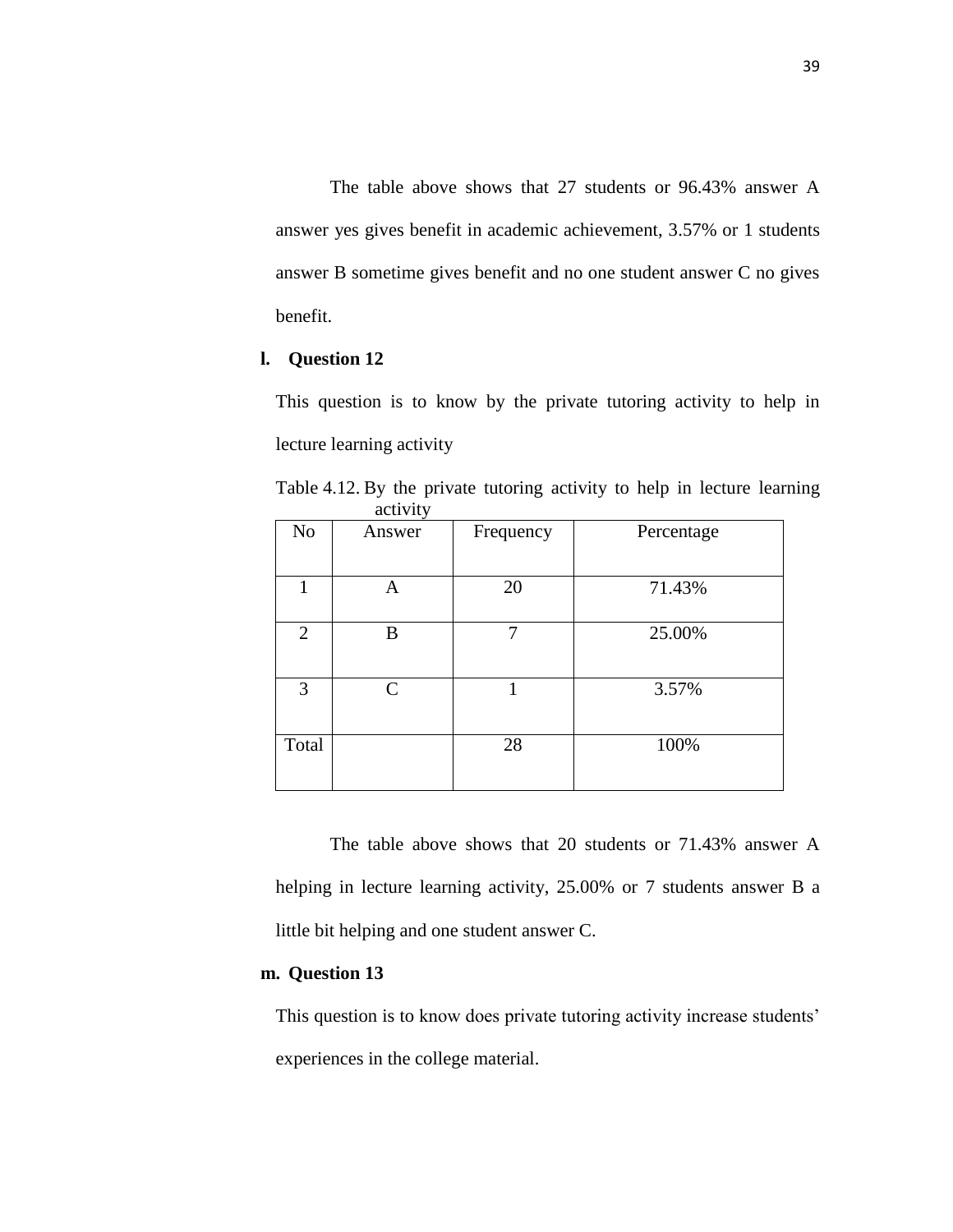| N <sub>o</sub> | Answer       | -0<br>Frequency | Percentage |
|----------------|--------------|-----------------|------------|
|                |              |                 |            |
| 1              | A            | 21              | 75.00%     |
|                |              |                 |            |
| $\overline{2}$ | B            | 9               | 25.00%     |
|                |              |                 |            |
| 3              | $\mathsf{C}$ |                 | 00.00%     |
|                |              |                 |            |
| Total          |              | 28              | 100%       |
|                |              |                 |            |

Table 4.13. Does private tutoring activity increase students' experiences in the college material

The table above shows that 21 students or 75.00% answer A increase students' experiences in college material, 25.00% or 7 students answer B a little bit increase and no one students answer C.

# **n. Question 14**

This question is to know how the students' academic achievement after do private tutoring activity.

|                | tutoring activity |           |            |  |  |
|----------------|-------------------|-----------|------------|--|--|
| No             | Answer            | Frequency | Percentage |  |  |
|                |                   | 18        | 64.29%     |  |  |
| $\overline{2}$ | R                 |           | 21.43%     |  |  |
| 3              | $\subset$         |           | 14.29%     |  |  |

Table 4.14. How the students' academic achievement after do private tutoring activity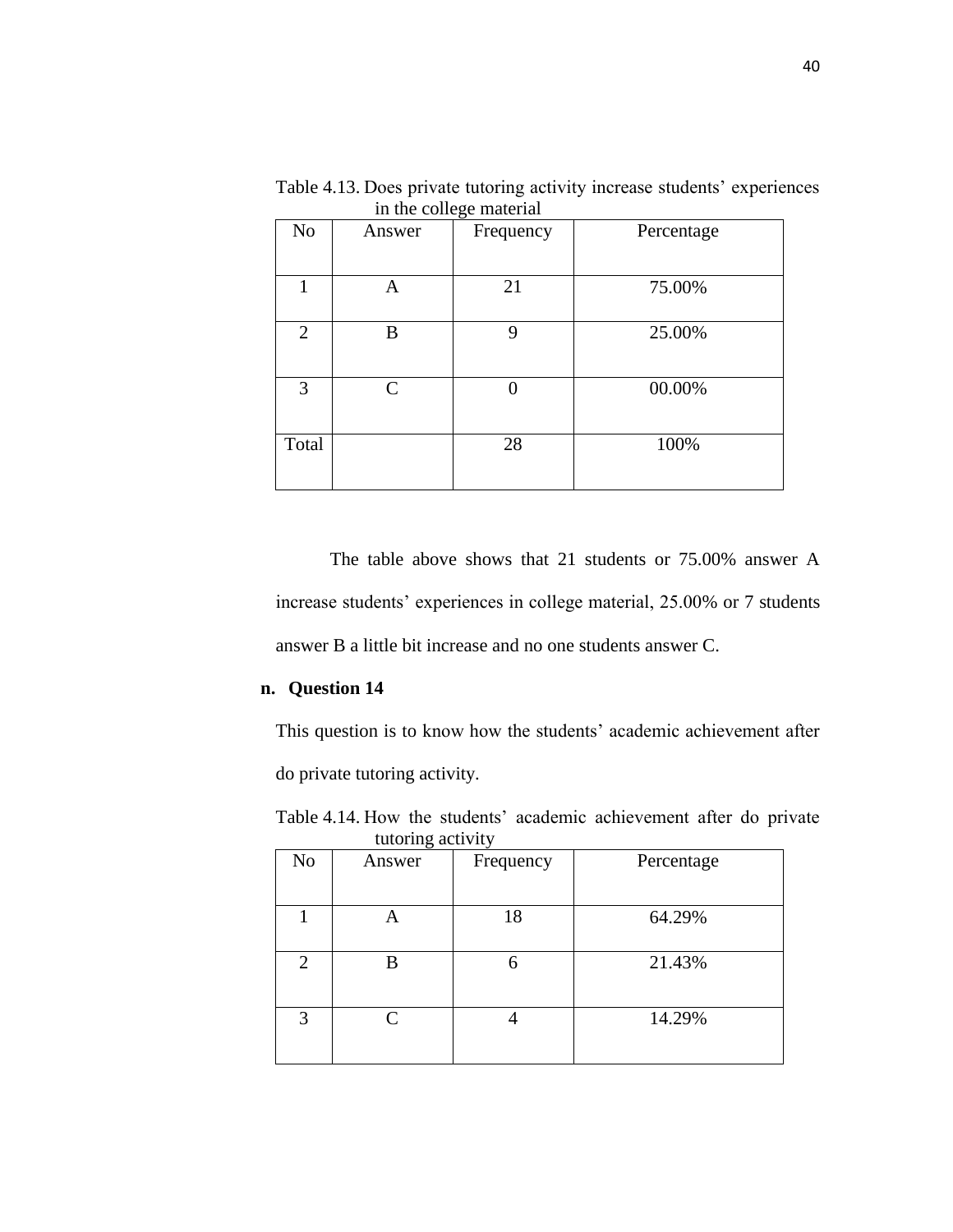| Total | $\mathcal{D}^{\circ}$<br>20 | 100% |
|-------|-----------------------------|------|
|       |                             |      |

The table above shows that 18 students or 64.29% answer A rise in academic achievement, 21.43% or 6 students answer B same in academic achievement and 4 students or 14.29% answer C down after do private tutoring activity in academic achievement.

# **2. Students' Achievement**

To get the data, the writer conducted documentary. The achievements of students can be seen in the table below:

| N <sub>0</sub> | $\cdots$<br><b>Name</b> | <b>IPK</b> |
|----------------|-------------------------|------------|
|                |                         |            |
| $\mathbf{1}$   | $\mathbf{A}$            | 3.56       |
| $\overline{2}$ | $\bf{B}$                | 3.68       |
| $\overline{3}$ | $\overline{C}$          | 3.55       |
| $\overline{4}$ | $\mathbf D$             | 3.66       |
| 5              | ${\bf E}$               | 3.63       |
| $\sqrt{6}$     | ${\bf F}$               | 3.43       |

Table 4.15. Student Achievement for they who do Private Tutoring Activity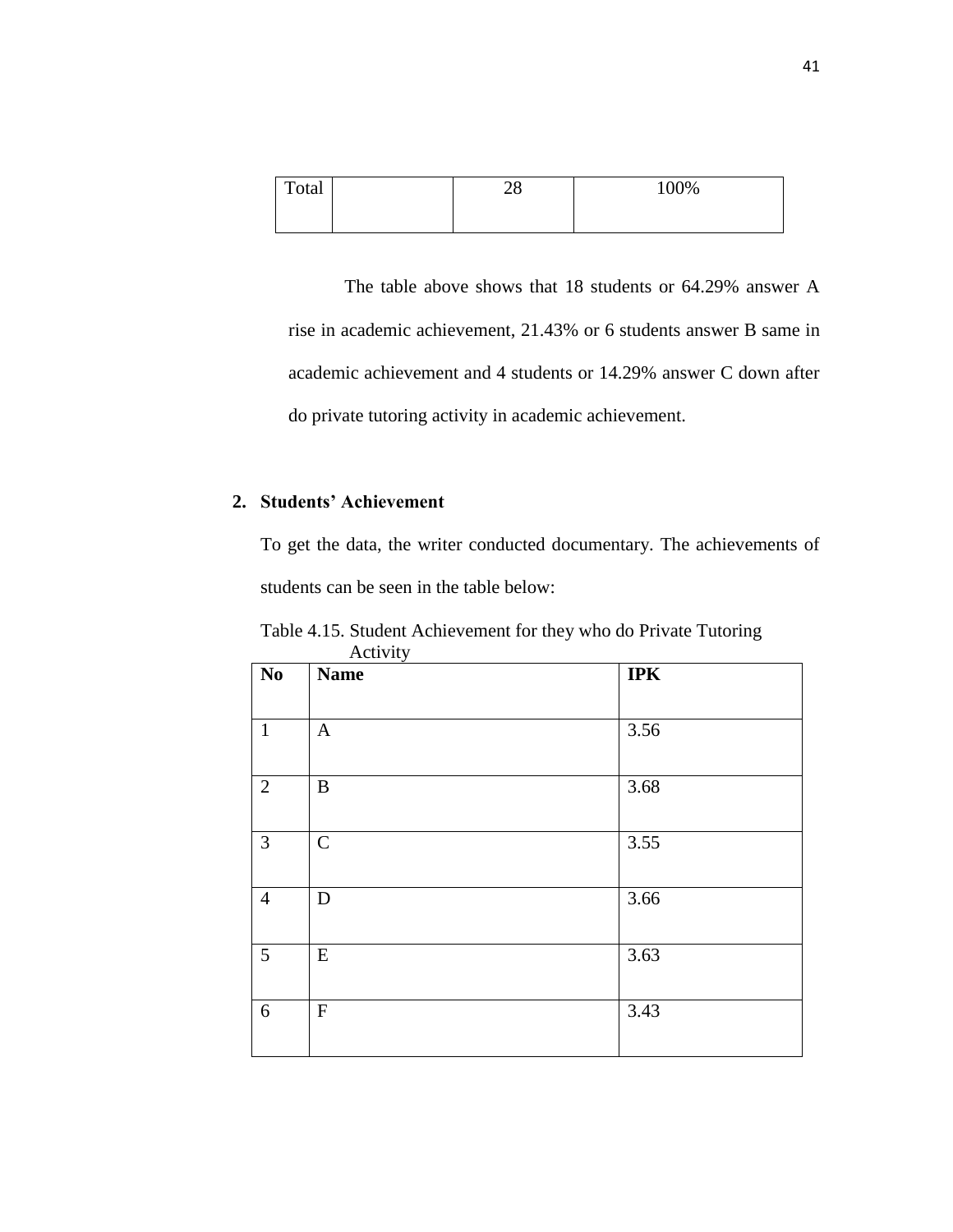| $\overline{7}$  | ${\bf G}$      | 3.40 |
|-----------------|----------------|------|
| $8\,$           | $\, {\rm H}$   | 3.45 |
| $\mathbf{9}$    | $\bf I$        | 3.65 |
| $10\,$          | $\bf J$        | 3.61 |
| 11              | $\bf K$        | 3.54 |
| 12              | $\mathbf L$    | 3.45 |
| 13              | $\mathbf M$    | 3.47 |
| 14              | ${\bf N}$      | 3.37 |
| $\overline{15}$ | $\mathbf{O}$   | 3.39 |
| 16              | $\, {\bf P}$   | 3.41 |
| 17              | Q              | 3.43 |
| $18\,$          | ${\bf R}$      | 3.29 |
| 19              | ${\bf S}$      | 3.27 |
| $20\,$          | $\overline{T}$ | 3.22 |
| $21\,$          | $\mathbf U$    | 3.44 |
| $22\,$          | $\overline{V}$ | 3.57 |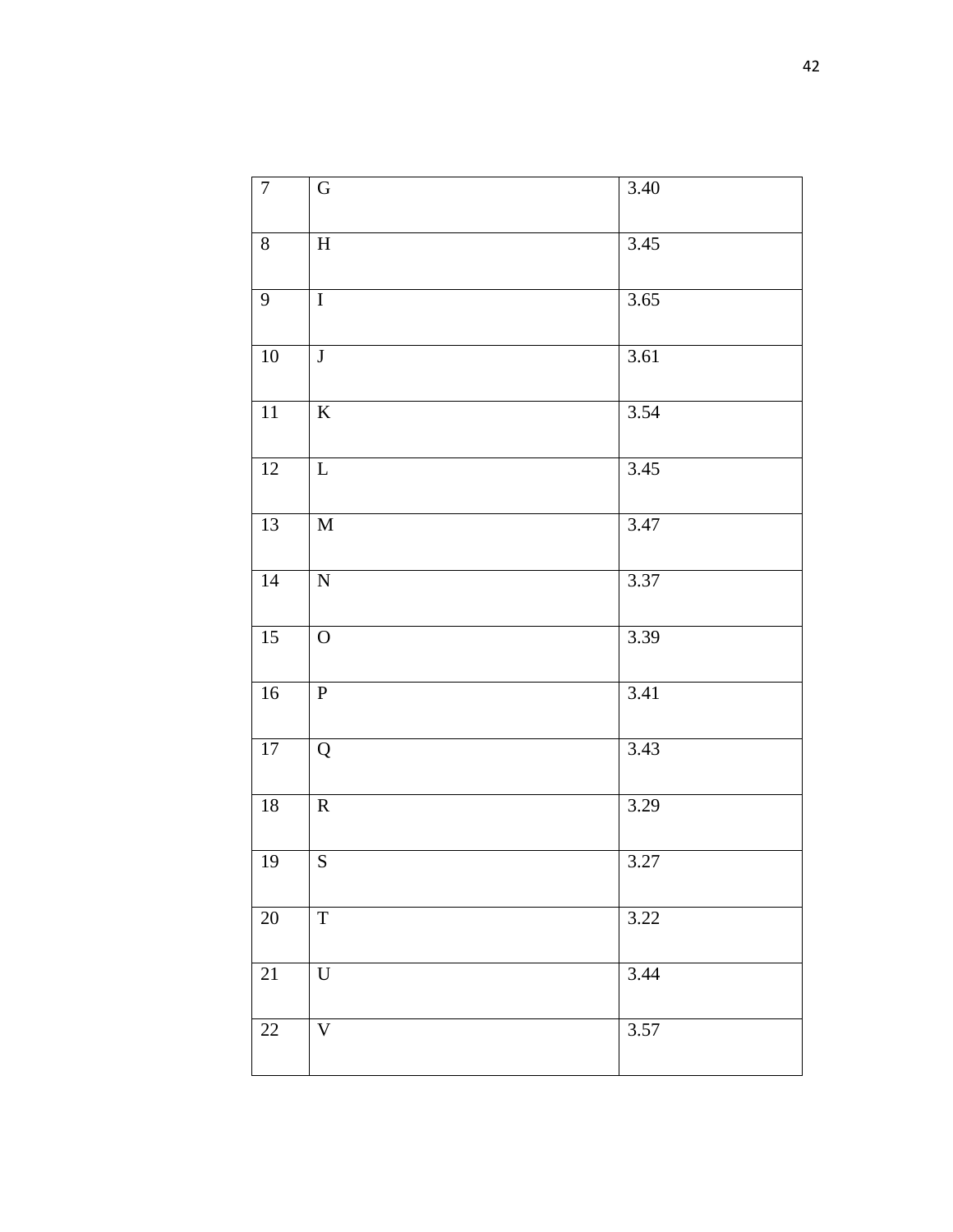| 23 | W           | 3.59               |
|----|-------------|--------------------|
| 24 | $\mathbf X$ | 3.56               |
| 25 | $\mathbf Y$ | 3.52               |
| 26 | Z           | 3.66               |
| 27 | A1          | 3.46               |
| 28 | B1          | 3.23               |
|    | $N=28$      | $\Sigma X = 97.49$ |

Based on the table above, the mean score for students' achievement is as follows:

$$
Mx = \frac{\Sigma}{N}
$$

$$
Mx = \frac{97.49}{28}
$$

 $Mx = 3.48$ 

The calculation above shows that the mean score of students' achievement is 3.48.

Table. 4.16 Student Achievement for they who do not private tutoring activity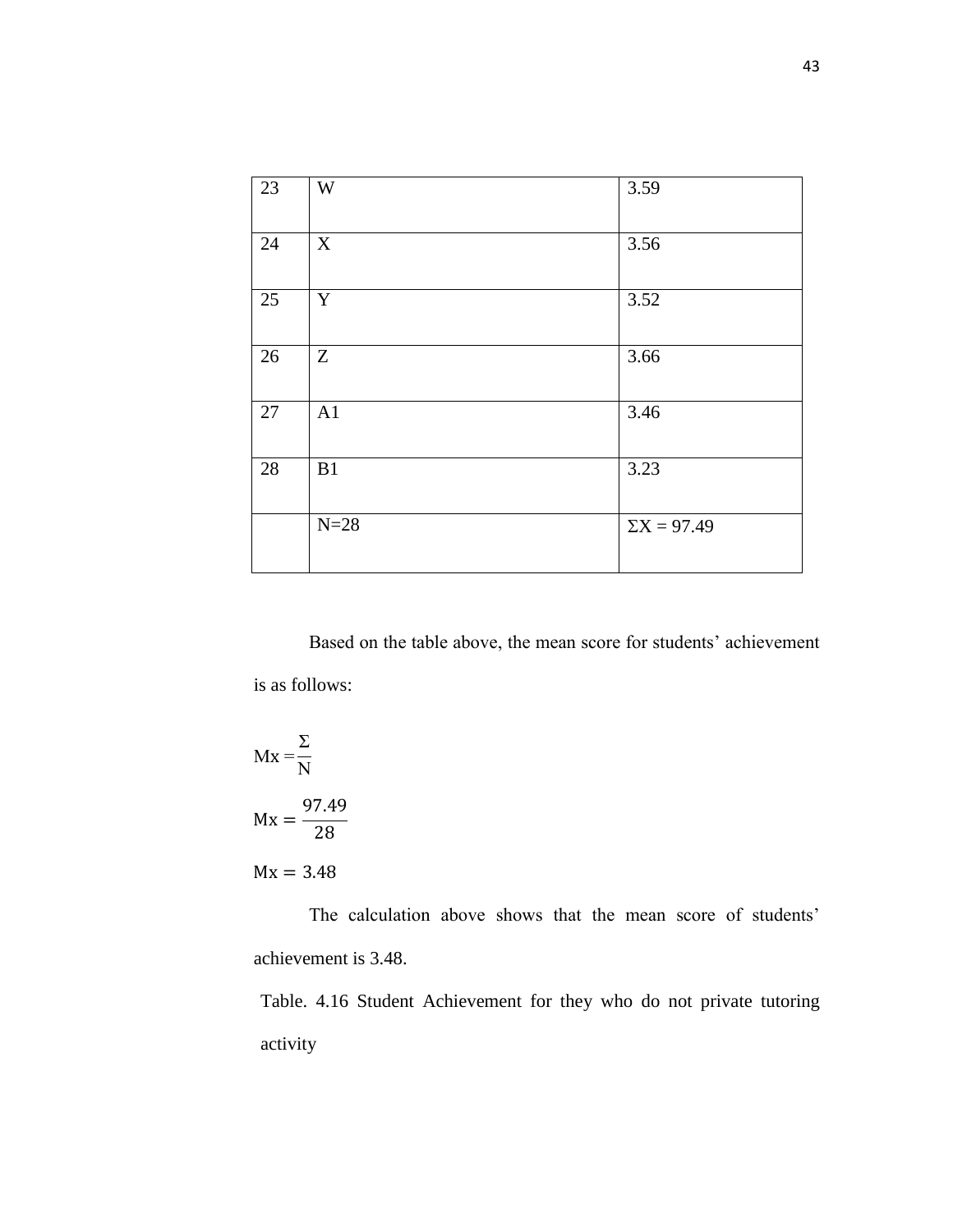| No              | <b>Name</b>                                                                | <b>IPK</b> |
|-----------------|----------------------------------------------------------------------------|------------|
|                 |                                                                            |            |
| $\mathbf{1}$    | C1                                                                         | 3.61       |
|                 |                                                                            |            |
| $\sqrt{2}$      | $\overline{\rm D1}$                                                        | 3.54       |
|                 |                                                                            |            |
| $\mathfrak{Z}$  | $\rm E1$                                                                   | 3.15       |
|                 |                                                                            |            |
| $\overline{4}$  | F1                                                                         | 3.1        |
|                 |                                                                            |            |
| $\sqrt{5}$      | ${\overline{{\rm G1}}}$                                                    | 3.17       |
|                 |                                                                            |            |
| $\sqrt{6}$      | H1                                                                         | 3.15       |
| $\overline{7}$  | $\ensuremath{\operatorname{I}}\xspace\ensuremath{\operatorname{1}}\xspace$ |            |
|                 |                                                                            | 3.28       |
| $8\,$           | J1                                                                         | 3.36       |
|                 |                                                                            |            |
| 9               | $\rm K1$                                                                   | 3.43       |
|                 |                                                                            |            |
| 10              | $\overline{L1}$                                                            | 3.64       |
|                 |                                                                            |            |
| 11              | $\mathbf{M}1$                                                              | 3.33       |
|                 |                                                                            |            |
| $\overline{12}$ | $\overline{N1}$                                                            | 3.46       |
|                 |                                                                            |            |
| 13              | O <sub>1</sub>                                                             | 3.44       |
|                 |                                                                            |            |
| 14              | P1                                                                         | 3.29       |
|                 |                                                                            |            |
| 15              | Q1                                                                         | 3.41       |
|                 |                                                                            |            |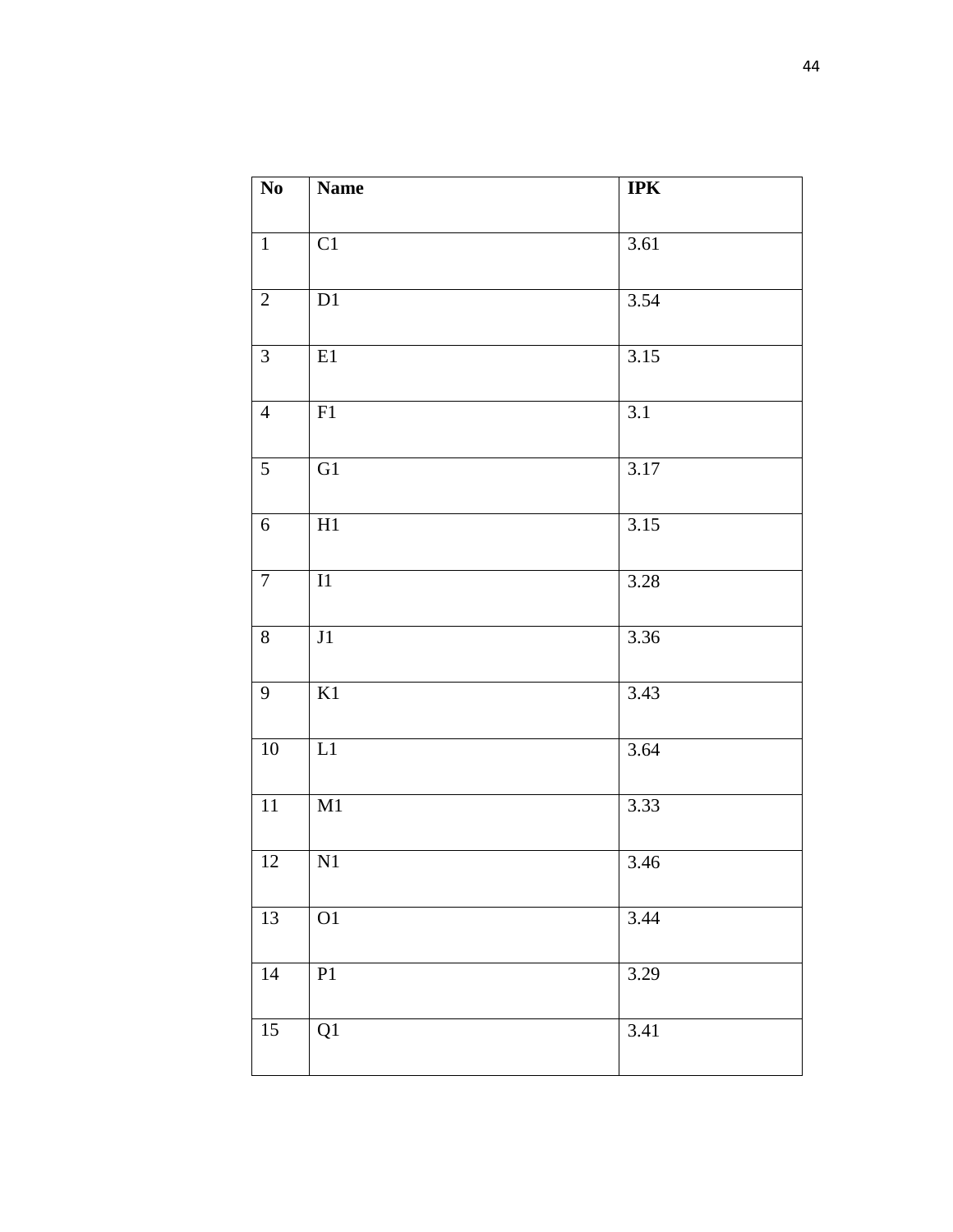| 16              | R1              | 3.63               |
|-----------------|-----------------|--------------------|
| 17              | S <sub>1</sub>  | 3.43               |
| 18              | $\overline{T1}$ | $\overline{3}$     |
| 19              | U1              | 3.27               |
| $20\,$          | W1              | 3.42               |
| 21              | V <sub>1</sub>  | 3.11               |
| $\overline{22}$ | $\overline{X}$  | 3.21               |
| 23              | Y1              | 3.41               |
| 24              | Z1              | 3.24               |
| 25              | A2              | 3.52               |
| $\overline{26}$ | B2              | 3.33               |
| 27              | $\overline{C2}$ | 3.2                |
| $28\,$          | $\mathbf{D}2$   | 3.35               |
|                 | $N=28$          | $\Sigma$ Y = 93.48 |

Based on the table above, the mean score for students' achievement is as follows: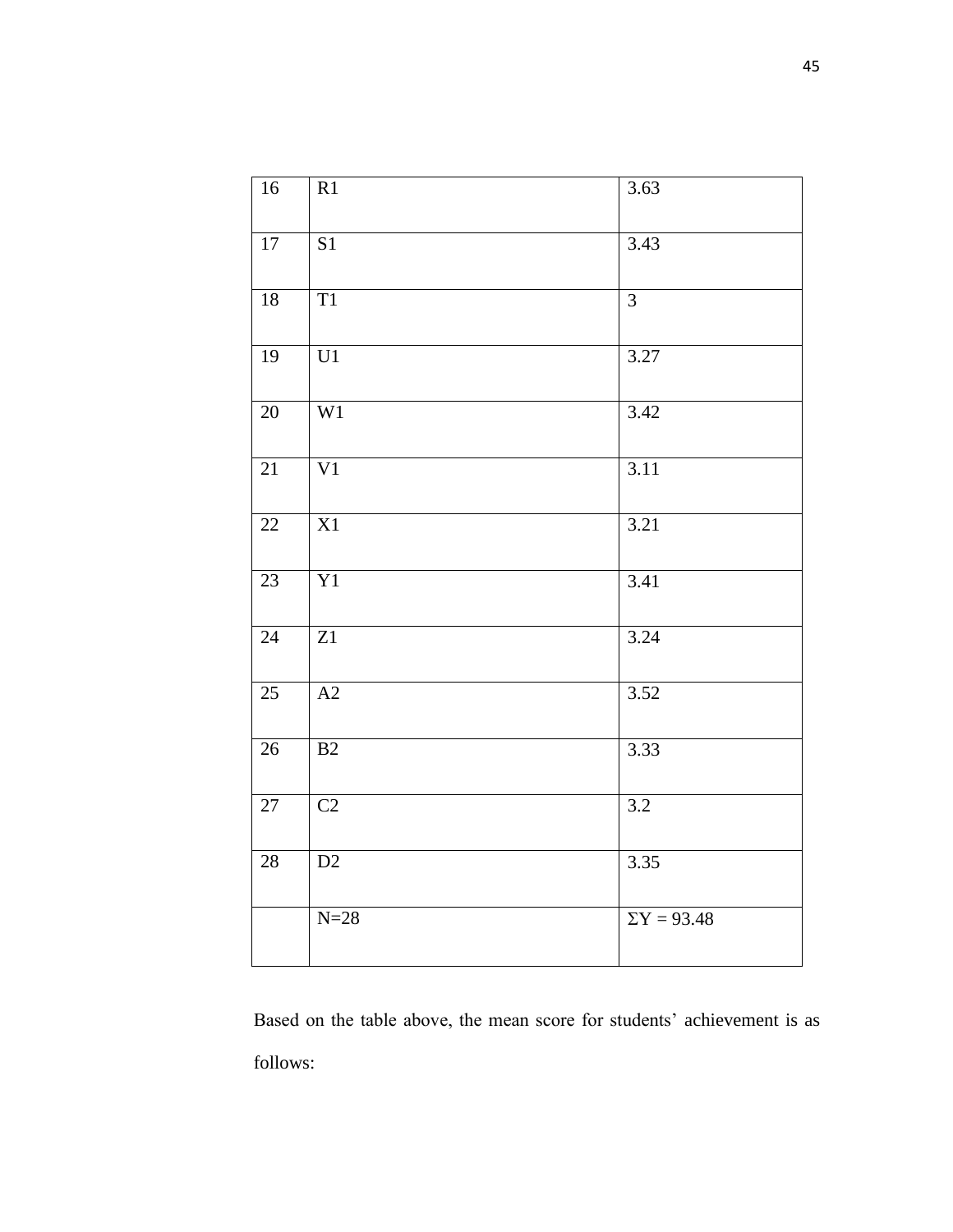$$
My = \frac{\sum y}{N}
$$

$$
My = \frac{93.48}{28}
$$

$$
My = 3.34
$$

The table 4.15. and 4.16. above show that the total scores of the students who do private tutoring activity is 97.49 with the mean score 3.48 and the total scores of the students who do not private tutoring activity is 93.48 with the mean score 3.34.

# **3. The comparative study on students' achievement between those who do and do not do private tutoring activity**

After getting the data about students who do and do not private tutoring activity on students' achievement, the writer analyzes them and makes conclusion by using the "t-test" formula.

|                | Score |        | X         | Y         |        |        |
|----------------|-------|--------|-----------|-----------|--------|--------|
| No.            | Do    | Do not | $(X-M_1)$ | $(Y-M_2)$ | $x^2$  | $y^2$  |
|                | (X)   | (Y)    |           |           |        |        |
| $\mathbf{1}$   | 3.56  | 3.61   | 0.08      | 0.27      | 0.0064 | 0.0729 |
| 2              | 3.68  | 3.54   | 0.2       | 0.2       | 0.04   | 0.0729 |
| $\overline{3}$ | 3.55  | 3.15   | 0.07      | $-0.19$   | 0.0049 | 0.0729 |

Table 4.17. Work table Mean and Standard Deviation of both samples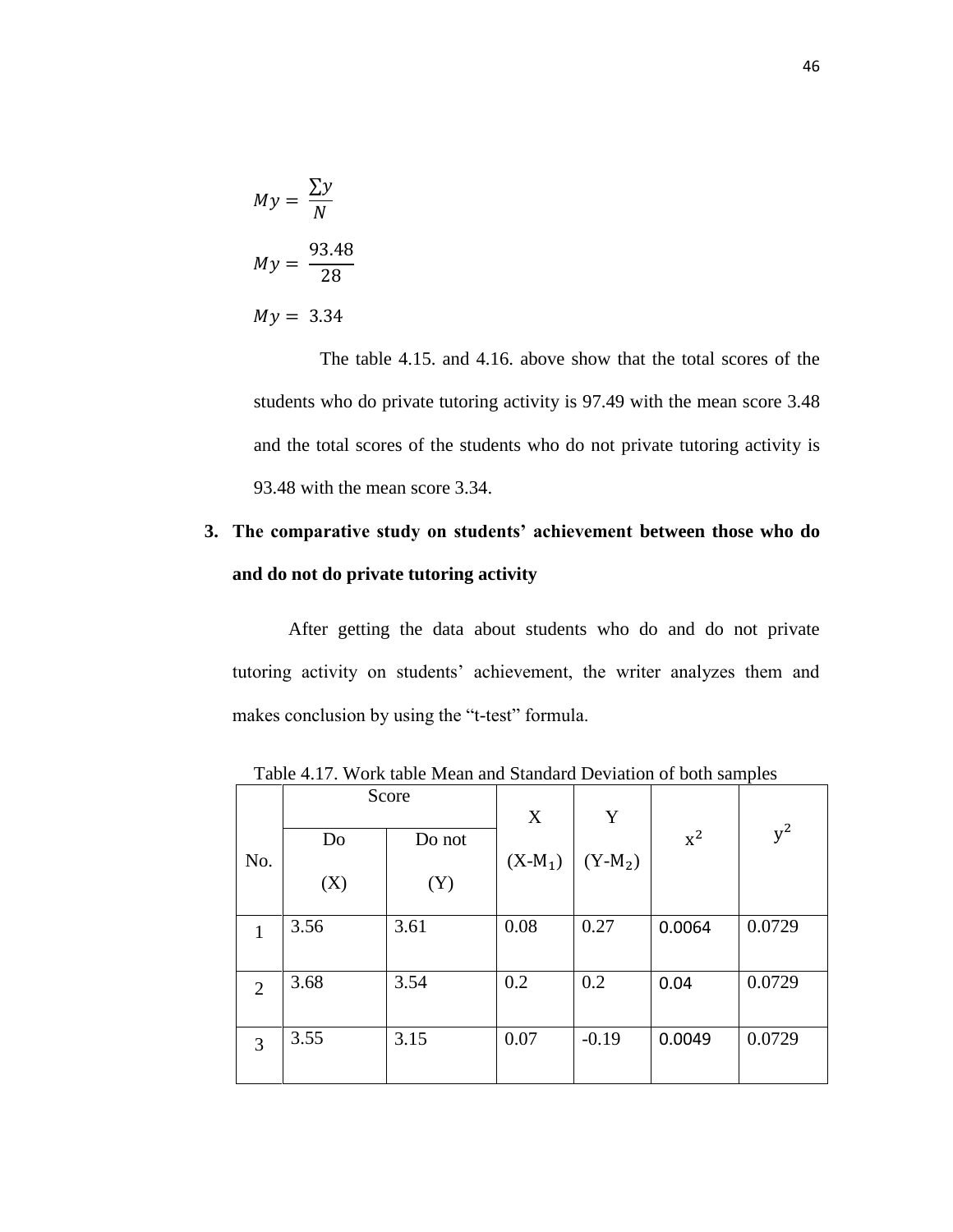| $\overline{4}$ | 3.66 | 3.1            | 0.18    | $-0.24$  | 0.0324 | 0.0729 |
|----------------|------|----------------|---------|----------|--------|--------|
| 5              | 3.63 | 3.17           | 0.15    | $-0.17$  | 0.0225 | 0.0729 |
| 6              | 3.43 | 3.15           | $-0.05$ | $-0.19$  | 0.0025 | 0.0729 |
| $\overline{7}$ | 3.40 | 3.28           | $-0.08$ | $-0.06$  | 0.0064 | 0.0729 |
| 8              | 3.45 | 3.36           | $-0.03$ | 0.02     | 0.0009 | 0.0729 |
| 9              | 3.65 | 3.43           | 0.17    | 0.09     | 0.0289 | 0.0729 |
| 10             | 3.61 | 3.64           | 0.13    | 0.3      | 0.0169 | 0.0729 |
| 11             | 3.54 | 3.33           | 0.06    | $-0.01$  | 0.0036 | 0.0729 |
| 12             | 3.45 | 3.46           | $-0.03$ | 0.12     | 0.0009 | 0.0729 |
| 13             | 3.47 | 3.44           | $-0.01$ | 0.1      | 0.0001 | 0.0729 |
| 14             | 3.37 | 3.29           | $-0.11$ | $-0.05$  | 0.0121 | 0.0729 |
| 15             | 3.39 | 3.41           | $-0.09$ | $0.07\,$ | 0.0081 | 0.0729 |
| 16             | 3.41 | 3.63           | $-0.07$ | 0.29     | 0.0049 | 0.0729 |
| 17             | 3.43 | 3.43           | $-0.05$ | 0.09     | 0.0025 | 0.0729 |
| 18             | 3.29 | $\overline{3}$ | $-0.19$ | $-0.34$  | 0.0361 | 0.0729 |
| 19             | 3.27 | 3.27           | $-0.21$ | $-0.07$  | 0.0441 | 0.0729 |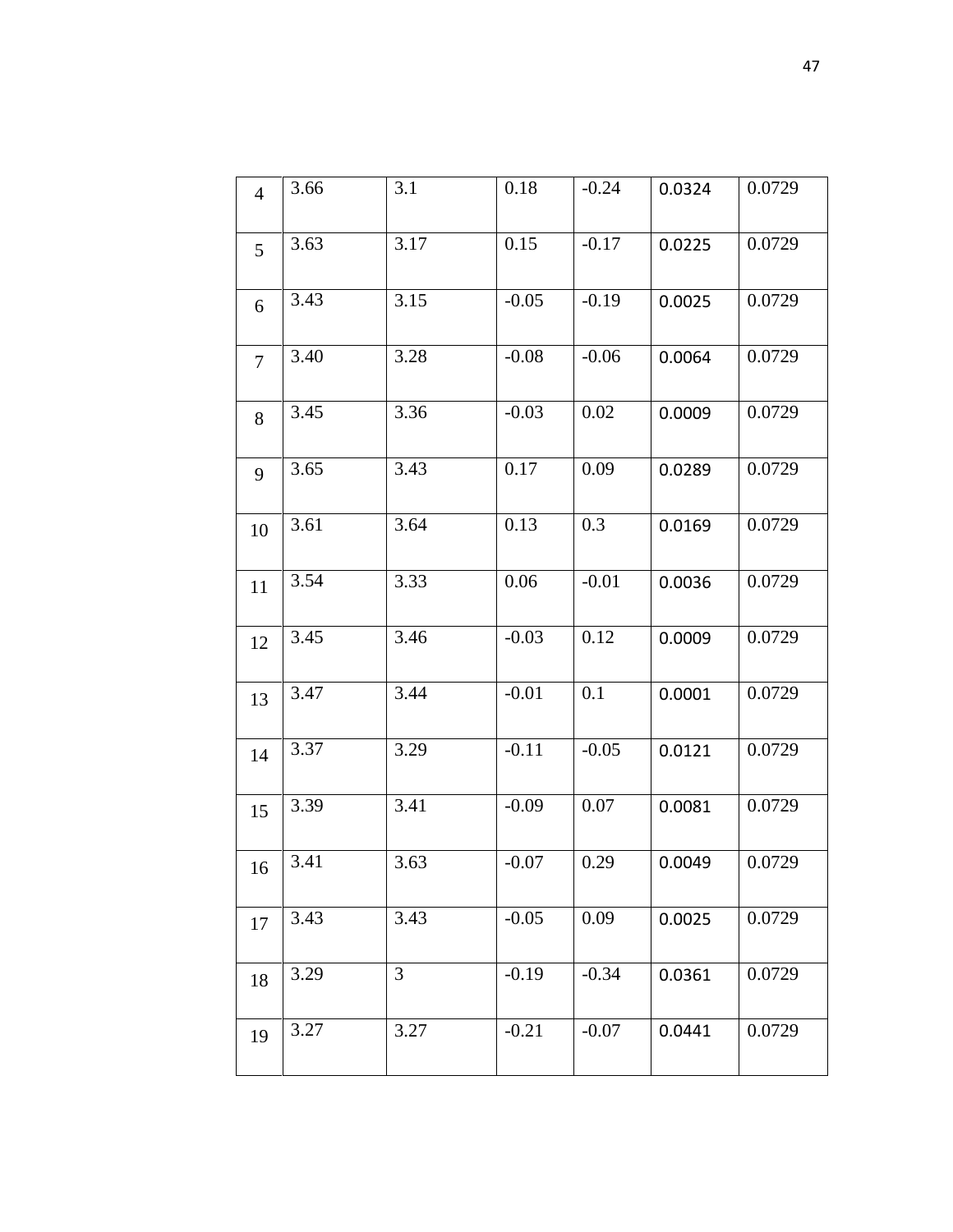| 20 | 3.22               | 3.42               | $-0.26$ | 0.08    | 0.0676         | 0.0729         |
|----|--------------------|--------------------|---------|---------|----------------|----------------|
| 21 | 3.44               | 3.11               | $-0.04$ | $-0.23$ | 0.0016         | 0.0729         |
| 22 | 3.57               | 3.21               | 0.09    | $-0.13$ | 0.0081         | 0.0729         |
| 23 | 3.59               | 3.41               | 0.11    | 0.07    | 0.0121         | 0.0729         |
| 24 | 3.56               | 3.24               | 0.08    | $-0.1$  | 0.0064         | 0.0729         |
| 25 | 3.52               | 3.52               | 0.04    | 0.18    | 0.0016         | 0.0729         |
| 26 | 3.66               | 3.33               | 0.18    | $-0.01$ | 0.0324         | 0.0729         |
| 27 | 3.46               | 3.2                | $-0.02$ | $-0.14$ | 0.0004         | 0.0729         |
| 28 | 3.23               | 3.35               | $-0.25$ | 0.01    | 0.0625         | 0.0729         |
|    | $\Sigma X = 97.49$ | $\Sigma$ Y = 93.48 |         |         | $\Sigma x^2 =$ | $\Sigma y^2 =$ |
|    |                    |                    |         |         | 0.466          | 0.761          |

a. The writer counts the mean of each variable

To know the comparative study in a research, the first step is count mean of each variable.

1) Mean of IPK score of students who do private tutoring

$$
M1 = \frac{\sum x}{N}
$$

$$
M1 = \frac{97.49}{28}
$$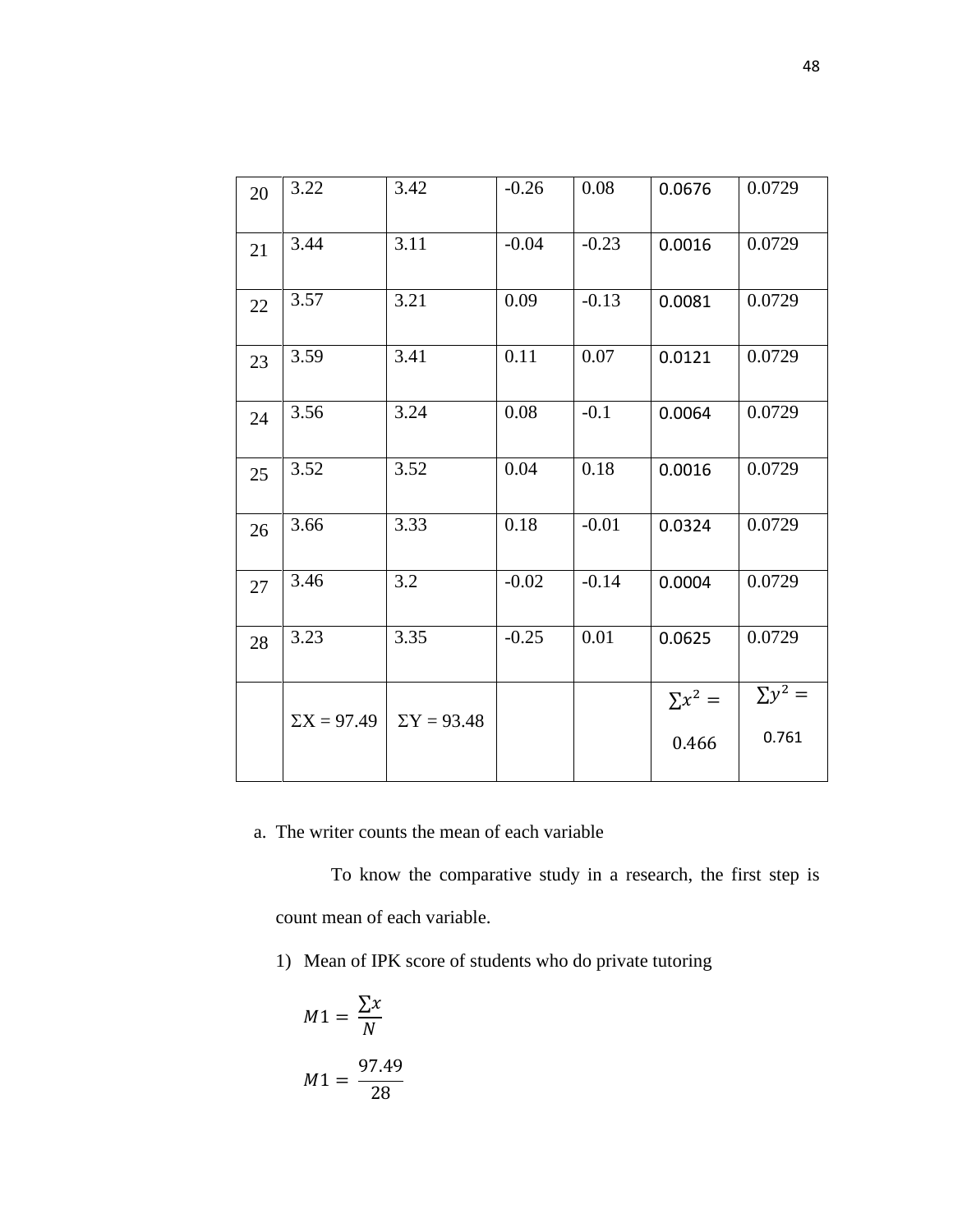$$
M1 = 3.48
$$

2) Mean of IPK score of students who do not private tutoring activity

$$
M2 = \frac{\sum x}{N}
$$

$$
M2 = \frac{93.48}{28}
$$

$$
M2 = 3.34
$$

b. The writer counts the standard deviation of each major

The second step to know the comparative study is count the standard deviation of each variable.

1) Standard deviation of students who do private tutoring activity

$$
SD_1 = \sqrt{\frac{\sum x^2}{N}}
$$

$$
SD_1 = \sqrt{\frac{0.466}{28}}
$$

$$
SD_1 = \sqrt{0.167}
$$

$$
SD_1 = 0.409
$$

2) Standard deviation of students who do not private tutoring activity

$$
SD_2 = \sqrt{\frac{\sum y^2}{N}}
$$

$$
SD_2 = \sqrt{\frac{0.761}{28}}
$$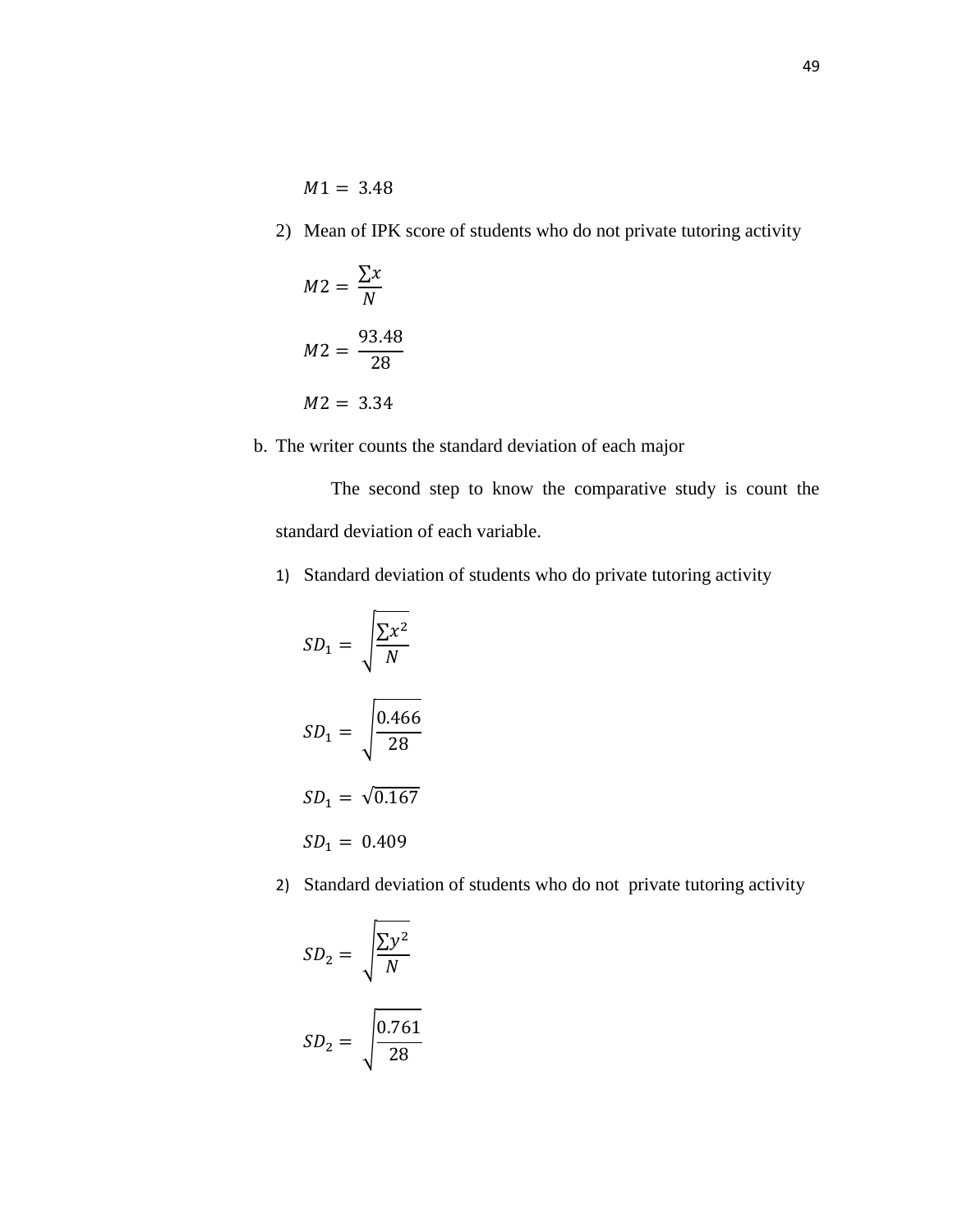$$
SD2 = \sqrt{0.027}
$$

$$
SD2 = 0.164
$$

c. The writer counts the standard error of mean from each major

The third step to know the comparative study is count the standard error of mean from each major.

1) Standard error of mean from students who do private tutoring activity

$$
SE_{M1} = \frac{SD_1}{\sqrt{N - 1}}
$$

$$
SE_{M1} = \frac{0.409}{\sqrt{28 - 1}}
$$

$$
SE_{M1} = \frac{0.409}{\sqrt{27}}
$$

$$
SE_{M1} = \frac{0.409}{5.2}
$$

$$
SE_{M1} = 0.078
$$

2) Standard error of mean from students who do private tutoring activity

$$
SE_{M2} = \frac{SD_2}{\sqrt{N - 1}}
$$

$$
SE_{M2} = \frac{0.164}{\sqrt{28 - 1}}
$$

$$
SE_{M2} = \frac{0.164}{\sqrt{27}}
$$

$$
SE_{M2} = \frac{0.164}{5.2}
$$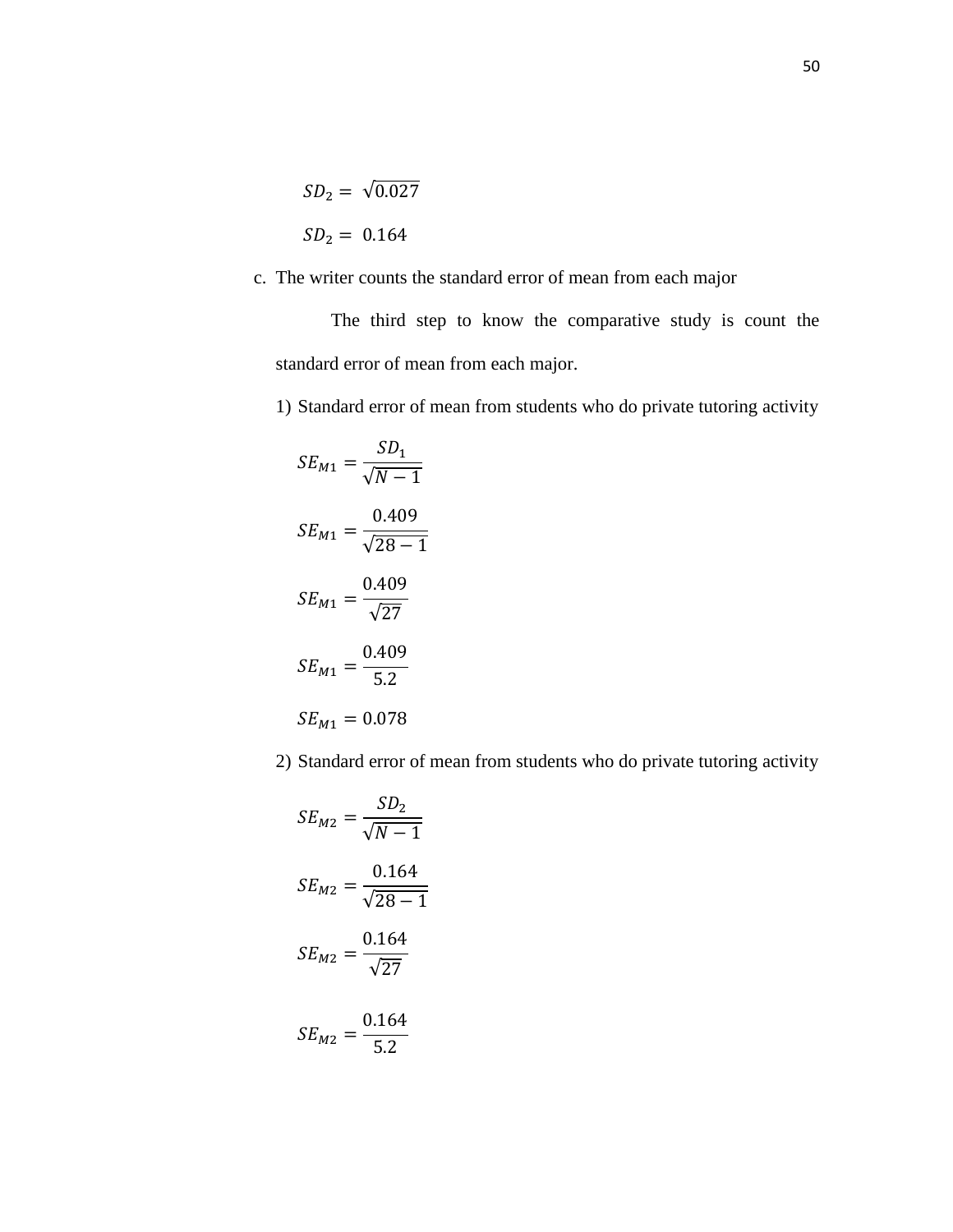$$
SE_{M2} = 0.031
$$

#### d. The writer counts standard error from both samples

The fourth step to know the comparative study is count the standard error from both samples.

$$
SE_{M1-M2} = \sqrt{SE_{M12}} + \sqrt{SE_{M22}}
$$
  
\n
$$
SE_{M1-M2} = \sqrt{0.078^2} + \sqrt{0.031^2}
$$
  
\n
$$
SE_{M1-M2} = \sqrt{0.00608} + \sqrt{0.00096}
$$
  
\n
$$
SE_{M1-M2} = \sqrt{0.00704}
$$
  
\n
$$
SE_{M1-M2} = 0.08
$$

e. The writer counts *t-test*

The fifth step is count the *t-test*. Based on calculation of Mean variable I and II also the differences of Standard Error of its mean which are  $M_1 = 3.48$  and  $M_2 = 3.34$ , the writer substitutes them in pattern of ttest as follow:

$$
t = \frac{M_1 - M_2}{SE_{M1 - M2}}
$$

$$
t = \frac{3.48 - 3.34}{0.08}
$$

$$
t = 1.75
$$

- f. Giving interpretation for "t" with consulting *t-table*
	- 1) Looking for degree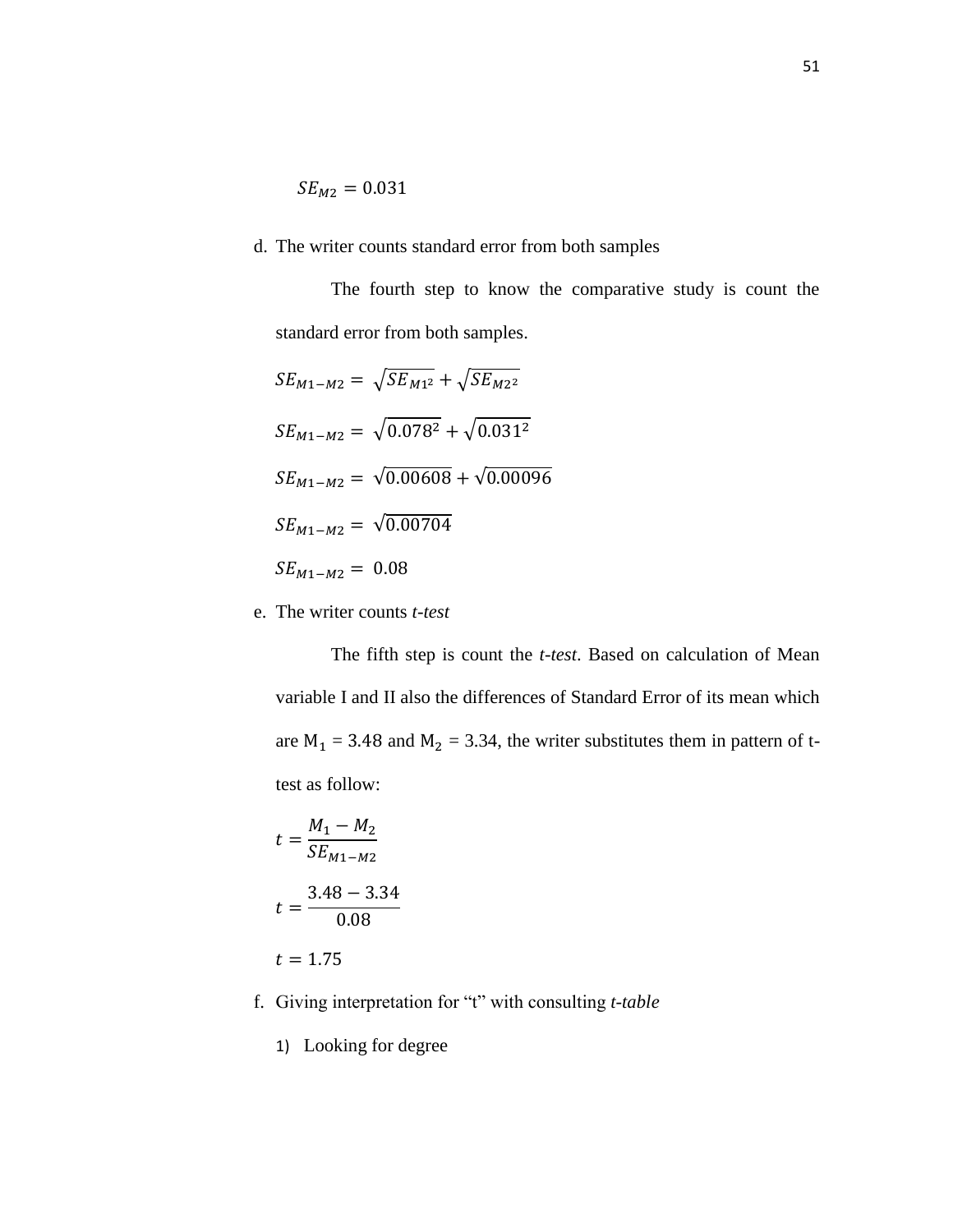After having the t-test score, the writer looks at the *t-table* by calculating the degrees of freedom.

$$
df/db = NI + N2 - 2
$$

$$
= 28 + 28 - 2
$$

$$
= 54
$$

2) Consulting score of "db/df" with "t table"

After the writer finds the df (the degrees of freedom), the writer refer to *t-table* at 54 degrees of freedom with the significance level 5% and also with the significance level 1%. By referring the *t-test* of the students to the *t-table* at 54 degrees of freedom and find the calculate value of t lies between critical values of 2.02 at 5% and 2.71 at 1%. The table can be seen in appendix.

g. The writer makes a conclusion

Based on the explanation of the formulas above, it is clearly seen that t count  $(1.75)$  < t-table 5%  $(2.02)$  < t-table 1%  $(2.71)$ . t-table is higher than t count. Ho (Zero Hypothesis) is accepted and Ha (Alternative Hypothesis) is rejected. By this result, the writer concludes that Ha is rejected.

As the result, there is no significance difference students' achievement between those who do and do not do private tutoring activity of English department of IAIN Antasari Banjarmasin.